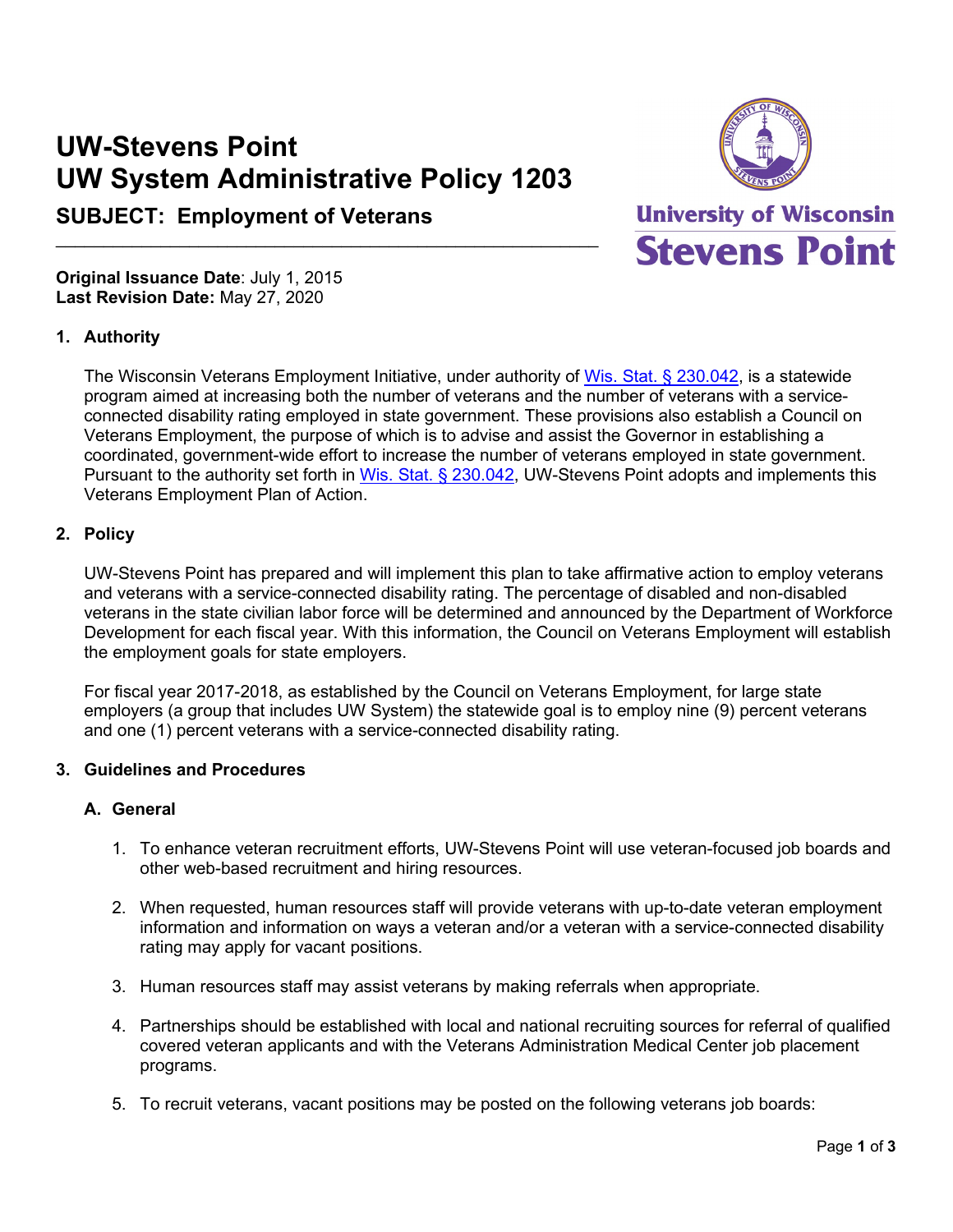- [Wisconsin Jobs for Vets](http://wisconsinjobcenter.org/veterans/) (Announcements that are in TAM are automatically posted on this DWD Job Center website)
- [U.S. Department of Labor, Hire a Veteran](https://www.dol.gov/veterans/hireaveteran/)
- [Hire Veterans](https://hireveterans.com/)
- [Military.com, Veteran Hiring](https://www.military.com/hiring-veterans)
- [Hiring Our Heroes](https://www.uschamberfoundation.org/hiring-our-heroes)
- 6. Covered student veterans should be actively recruited.
- 7. To ensure compliance with federal requirements, UW System Service Center guidelines for the collection of and the input of veteran and veteran disability rating information must be followed. Veteran and veteran disability data will be requested via the appropriate self-identification form from all new employees during employee onboarding. Veteran recruitment and hiring data will be reported as part of UW-Stevens Point's affirmative action program in compliance with federal regulations.

# **B. Noncompetitive Appointment of Disabled Veterans**

A disabled veteran with a 30% or more service-connected disability rating may be appointed without a recruitment. Following are guidelines for such an appointment:

- 1. UW-Stevens Point will allow for the noncompetitive appointment of qualified veterans with a 30% or more service-connected disability rating. When a vacancy occurs in a position, a disabled veteran may be appointed on a noncompetitive basis. Nothing in this policy, however, requires the institution to make such a noncompetitive appointment.
- 2. If UW- Stevens Point considers the appointment of a qualified disabled veteran to a vacant position on a noncompetitive basis, the institution must offer an interview for the position to any disabled veteran who has expressed an interest to the institution in applying for the position and who appears to have the skills and experience suitable for performing the duties and responsibilities of the position. If a disabled veteran is appointed as a result of this procedure, other applicants (i.e., applicants who are not disabled veterans) will not be interviewed.
- 3. UW- Stevens Point may make a noncompetitive appointment of a disabled veteran only if all of the following occur:
	- The disabled veteran is qualified to perform the duties and responsibilities of the position.
	- The disabled veteran has served in the U.S. armed forces and is included on U.S. armed forces permanent disability list with a disability rating of at least 30%, or the disabled veteran has been rated by the U.S. Department of Veterans Affairs as having a compensable service-connected disability of at least 30%.
	- The disabled veteran presents written documentation from an appropriate department of the federal government certifying the existence and extent of the disability. This certification must have been issued within the year preceding appointment.
	- The disabled veteran is not currently employed (with an expectation of continued employment) at a UW System institution or at any State of Wisconsin agency.
- 4. Any recruitment that targets hiring a disabled veteran may be done prior to posting a vacant position or may be done concurrently with other recruitment efforts.
- 5. When a targeted recruitment fails to attract any disabled veterans, a new application deadline may be established, and additional targeted recruitment activities may be undertaken.